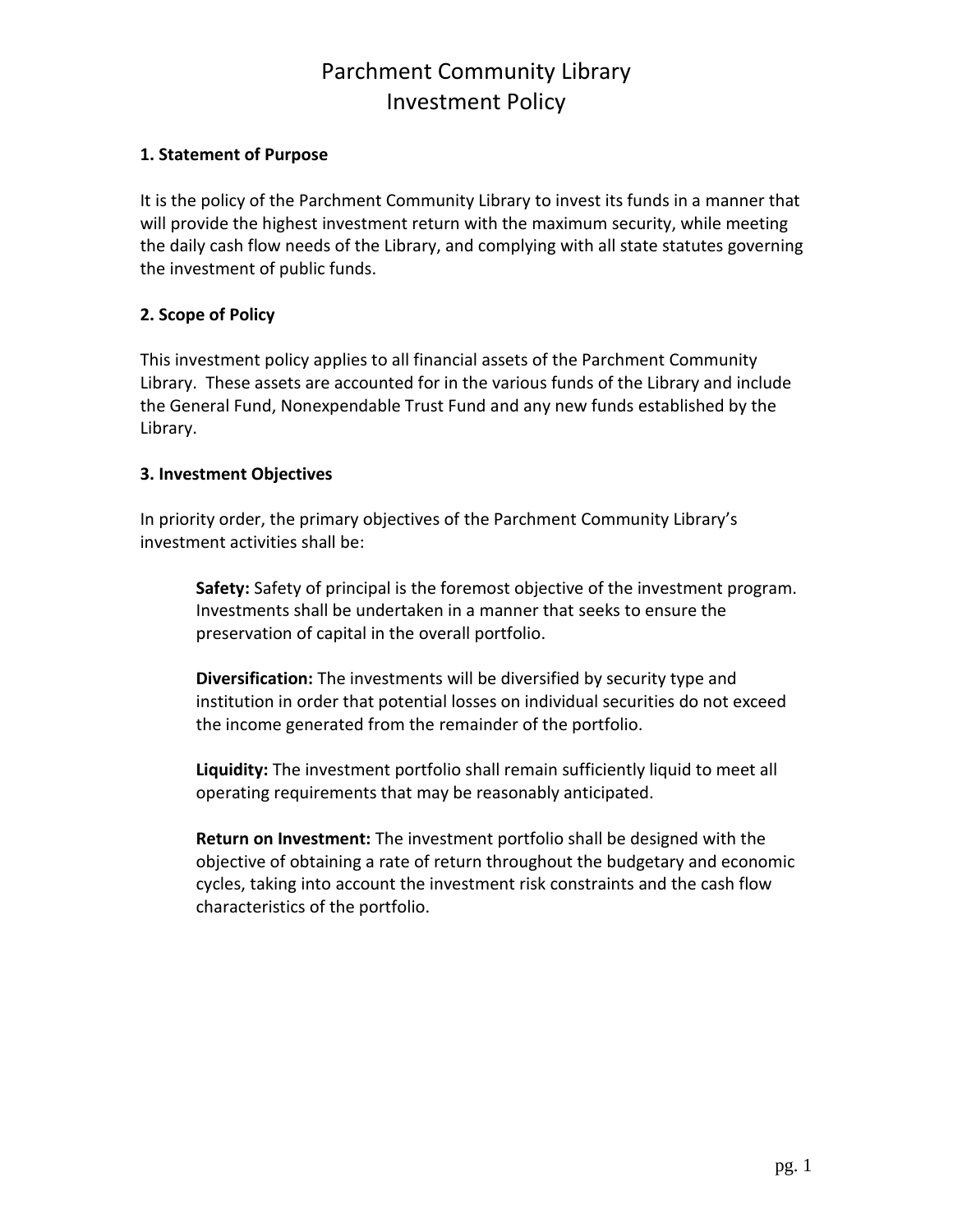### **4. Delegation of Authority to Make Investments**

Authority to manage the investment program is derived from MCL 41.76 and the selection of financial institutions approved at the annual organizational board meeting. Management responsibility for the investment program is hereby delegated to the Board President, who shall establish written procedures and internal controls for operating the investment program consistent with this investment policy. Procedures should include references to: safekeeping, delivery vs. payment, investment accounting, e-purchase agreements, wire transfer agreements, collateral/depository agreements and banking service contracts. No person may engage in an investment transaction except as provided under the terms of this policy and the procedures established by the Board President. The Board President shall be responsible for all transactions undertaken and shall establish a system of controls to regulate the activities of subordinate officials. *[see Section 9 for delineation of these controls.]*

#### **5. Authorized Investment Instruments**

Mutual funds may include securities whose net asset value per share may fluctuate on a periodic basis.

The Library is limited to investments authorized by PA 20 of 1943, as amended, and may invest in the following:

- Certificates of deposit, savings accounts, deposit accounts or depository receipts of a financial institution. The financial institution must
	- o be a state or nationally chartered bank or a state or federally chartered savings and loan association, savings bank or credit union whose deposits are insured by an agency of the United States government, and
	- o maintain a principal office or branch office located in the State of Michigan under the laws of this state or the United States.
- Bonds, securities or other obligations of the United States or an agency or instrumentality of the United States.
- Commercial paper rated at the time of purchase within the two highest classifications by at least two rating services and that matures not more than 270 days after the date of purchase.
- Repurchase agreements of the United States or an agency or instrumentality of the United States.
- Bankers' acceptances of United States banks.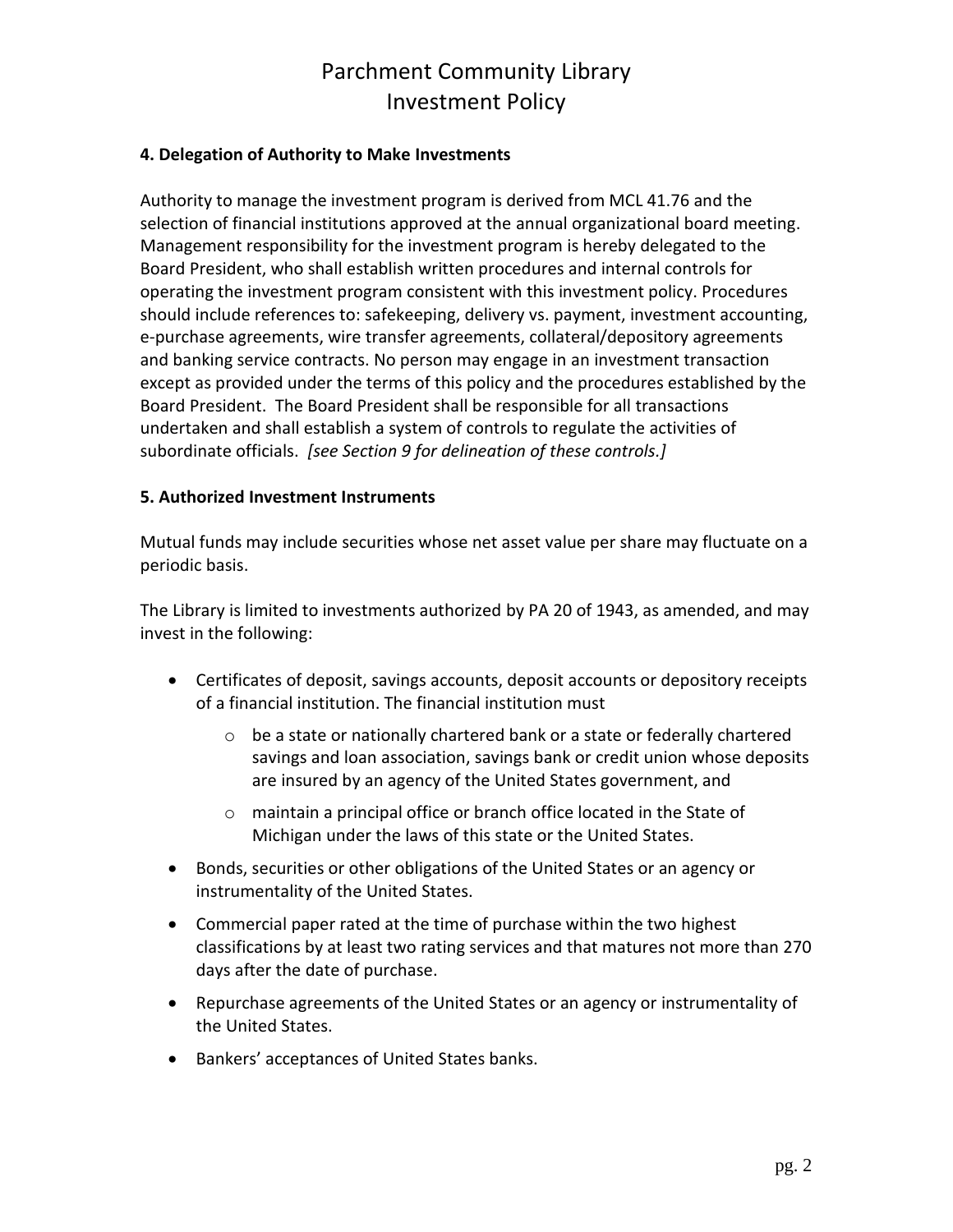- Obligations of the State of Michigan or any of its political subdivisions that at the time of purchase are rated as investment grade by not less than one rating service.
- Mutual funds registered under the federal Investment Company Act of 1940, composed solely of the investment vehicles described above.
- Obligations described above if purchased through an inter-local agreement under the Urban Cooperation Act of 1967 (e.g. the MBIA Michigan CLASS program).
- Investment pools organized under the Surplus Funds Investment Pool Act (Public Act 367 of 1982) (e.g. bank pools).
- Investment pools organized under the Local Government Investment Pool Act (Public Act 121 of 1985) (e.g. the Kent County investment pool).

## **6. Provisions for Investments in Stocks or Stock Funds.**

Library funds may not be invested in stocks with the following exception: Any stocks or stock funds received as donations to the Library may remain as stock/stock fund investments. Earnings from said stock/stock funds may be reinvested in the same stock/stock fund. At any time that said stock/stock fund investments are liquidated, the liquidated proceeds may only be invested in authorized investments as described in Section 5.

# **7. Safekeeping and Custody**

All security transactions, including collateral for repurchase agreements and financial institution deposits, entered into by the Parchment Community Library shall be on a cash basis. Securities may be held by a third party custodian designated by the treasurer and evidenced by safekeeping receipts as determined by the Board President.

## **8. Standard of Prudence**

Investments shall be made with judgment and care, under circumstances then prevailing, which persons of prudence, discretion and intelligence exercise in the management of their own affairs, not for speculation, but for investment, considering the probable safety of their capital, as well as the probable income to be derived. **9. Controls**